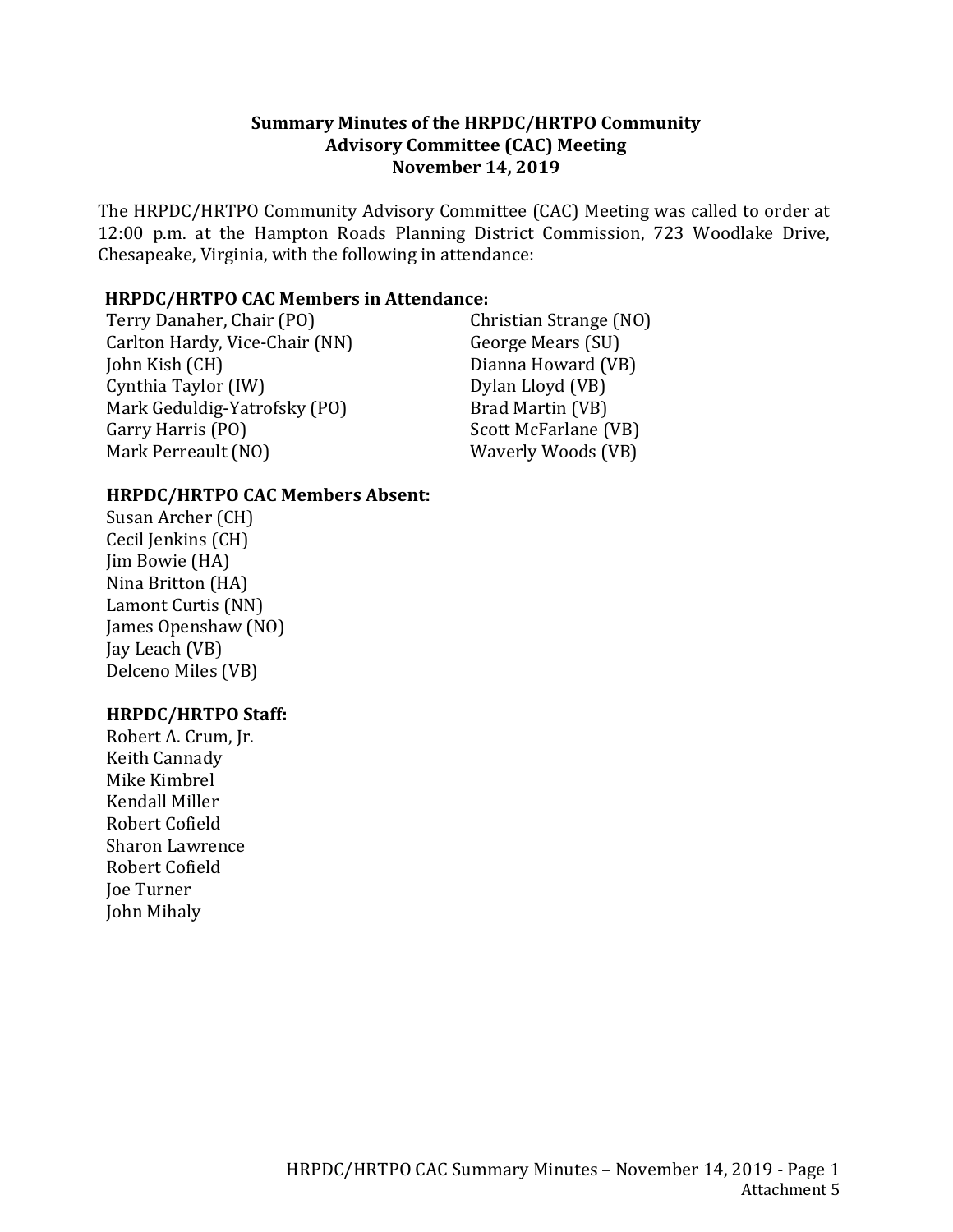## **Public Comment Period**

Members of the public commented on the Atlantic Coast Pipeline. The majority of the public comments were in opposition of the pipeline due to environmental concerns. The members of the public also expressed concern about the Hampton Roads Planning District Commission (HRPDC) potentially endorsing the project.

## **Submitted Public Comments**

There were no submitted public comments.

# **Approval of Agenda**

Chair Terry Danaher asked if there were any objections to the agenda; hearing none, The agenda was approved.

# **Summary Minutes of the November 14, 2019 CAC Meeting**

Chair Danaher asked for a motion to approve the November 14, 2019 summary minutes. Hearing none, Ms. Dianna Howard Moved to approve the November 14, 2019 summary minutes as written; seconded by Mr. John Kish. The Motion Carried.

# **CAC Chair Report**

Chair Danaher informed the committee that as CAC Chair, she does regularly attend HRPDC board meetings and was pleased when the HRPDC board decided to remove the Atlantic Coast Pipeline from the HRPDC board agenda. She stated that she asked HRPDC staff to add the Atlantic Coast Pipeline to the agenda for the November, 2019 CAC meeting so that the CAC could discuss this item and provide input.

## **Introduction of New CAC Member**

Chair Danaher introduced and welcomed the newest CAC member, Ms. Waverly Woods. Ms. Woods joins the Community Advisory Committee (CAC) representing the City of Virginia Beach. A Community Relations Practitioner, Ms. Woods has a background in human relations and consulting. She has volunteered with both large and small organizations in Hampton Roads, including East Coast Equestrian and Judeo-Christian Outreach Center (JCOC).

# **CAC Bylaws**

Kendall Miller, HRPDC/HRTPO Administrator of Community Affairs and Civil Rights updated the CAC on modifications made to CAC bylaws. She explained that modifications were made due to the expansion of the CAC and its purview. Chair Danaher, Vice-Chair Carlton Hardy, and staff provided feedback on the draft bylaws. Chair Danaher invited the committee members to provide additional input before the bylaws are finalized.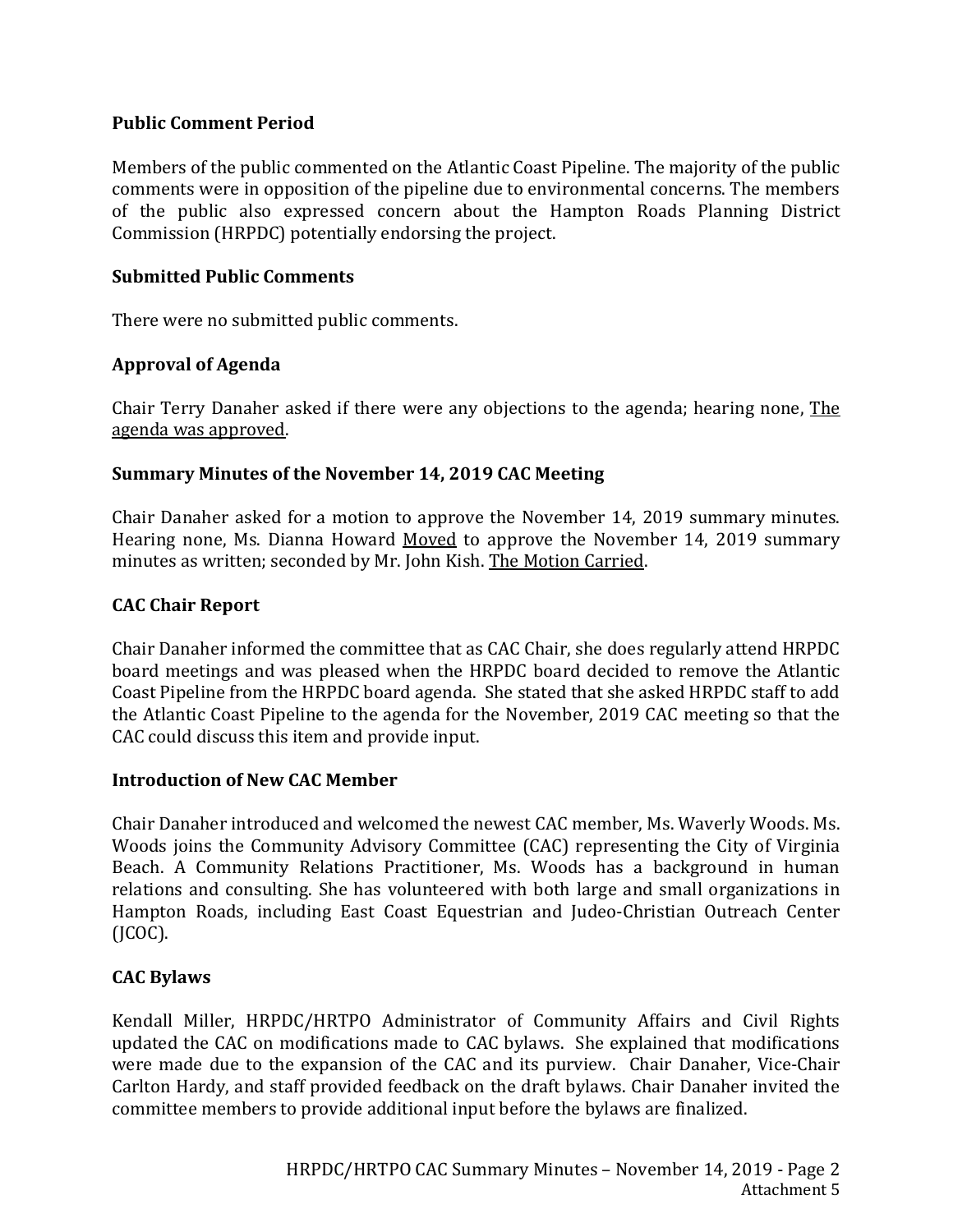# **Atlantic Coast Pipeline**

Mr. Robert Crum, HRPDC Executive Director, thanked the members of the public for their input on the Atlantic Coast Pipeline. He informed the CAC that at the October 17, 2019 HRPDC meeting, the HRPDC Board acted to remove the Atlantic Coast Pipeline from the agenda, due concern expressed by the public. He went on to say, that although the Atlantic Coast Pipeline was on the HRPDC agenda, the HRPDC has no authority to take any action regarding the pipeline, other than to endorse it, or not. Mr. Crum stated that he did not anticipate the Atlantic Coast Pipeline being added to future HRPDC agendas at this time. He then went on to brief the CAC members on the CAO committee and the role it plays in the decision-making process and explained how the Atlantic Coast Pipeline came to be a point of discussion at the most recent CAO committee meetings. Mr. Crum also conveyed some of the regional sentiment surrounding the support of the Atlantic Coast Pipeline in addition to the concerns shared by members of the public, who oppose the proposed project.

# **CAC Resolution – Conversation, Planting, and Replacement of Trees**

Mr. Crum remarked that CAC member Mark Geduldig-Yatrofsky expressed concern about the significant tree removal due to the current transportation projects. He informed the committee that the HRPDC 2020 Legislative Agenda includes an item that encourages state policies to preserve existing forestland and the replanting of trees impacted by construction. Mr. Crum suggested inviting a VDOT representative to a future CAC meeting to discuss this topic.

## **Express Lanes Network**

Mr. Crum provided a brief overview of the interstate projects that are currently under construction throughout the Hampton Roads region. He noted that 92 percent of those projects are funded by a regional gas tax and sales and use tax, and 8 percent is funded through state government grants. He provided a presentation on the Express Lanes Network and scenarios used on General Purpose, High Occupancy Vehicles 2 (HOV-2), and High Occupancy Toll 2 (HOT-2) lanes to address congestion throughout the region. Mr. Crum presented the results of the 2040 analysis:

- Baseline Scenario (General Purpose Lanes) severely congested by 2040
- Managed Lanes (HOT–2) Network provides a reliable trip for:
	- o High-Occupancy Vehicles (HOV-2)
	- o Single-Occupancy Vehicles willing to pay a toll
	- o Transit Vehicles
- Travel time between I-564 and Settlers Landing Road via the Hampton Roads Bridge Tunnel (HRBT)
	- o 28 minutes (in General Purpose Lanes)
	- o 12 minutes (in HOT Lanes)
- Managed Lanes scenario impact to local roadways: